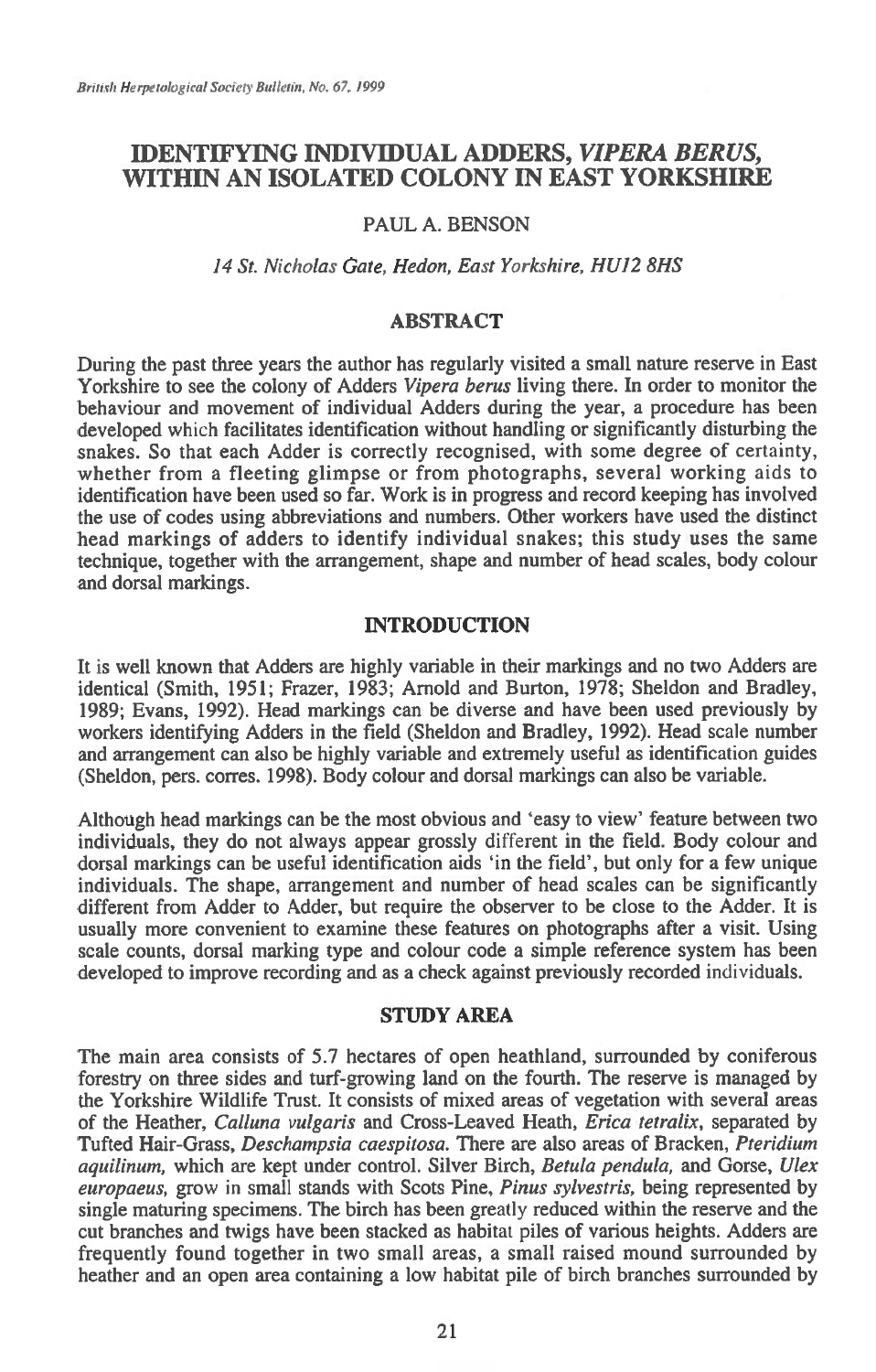

PLATE **1:** Adder F5/SM/140598 from the study group



PLATE 2: Adder F8/SM/270798 from the study group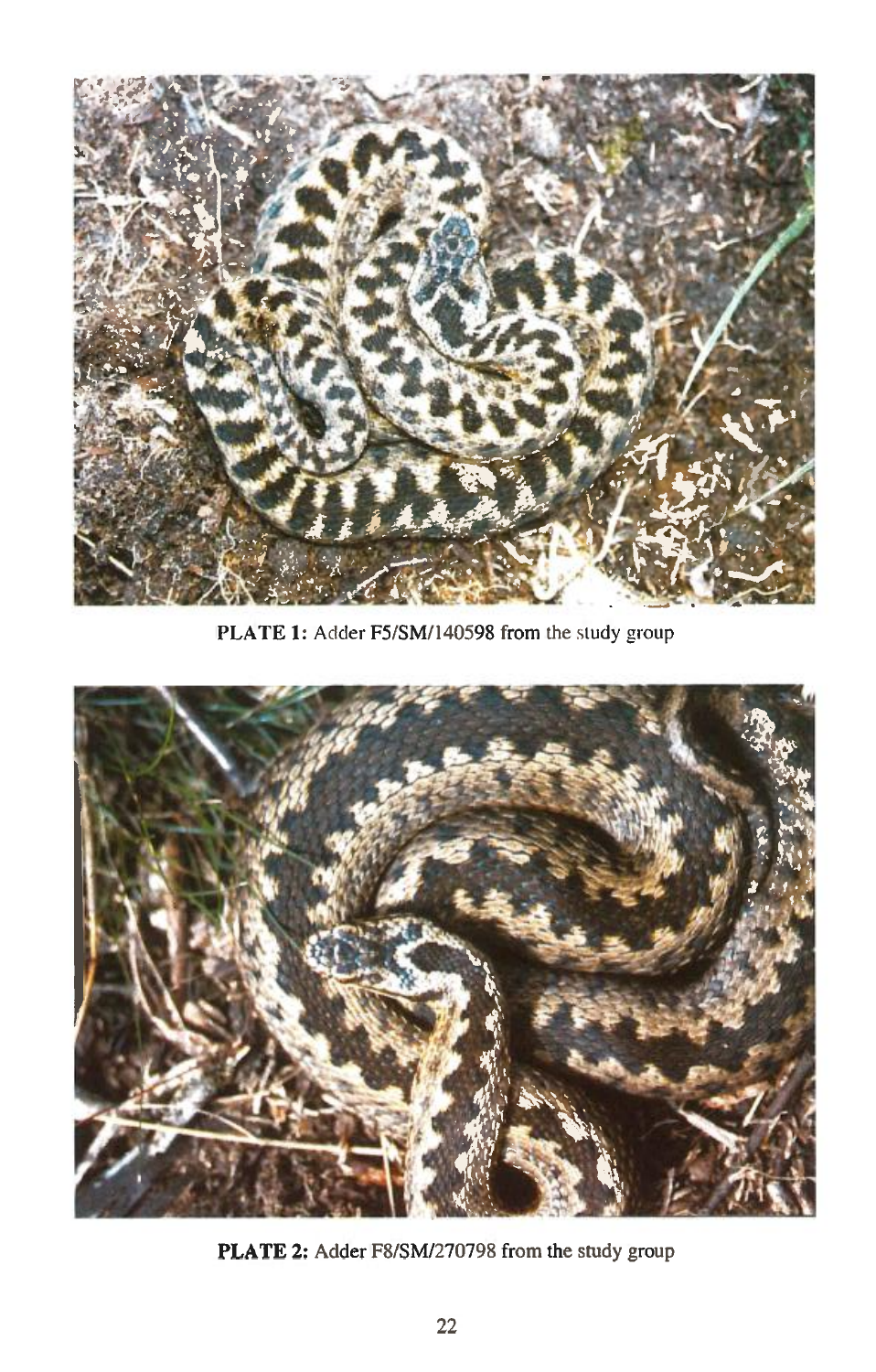Tufted Hair-Grass. Individual Adders are found throughout the reserve, either basking in open areas or in the front of vegetation e.g. adjacent to dense groups of birch saplings or gorse. Juvenile Adders are frequently found away from the communal areas sitting on grass tussocks, tree stumps or supported in old heather. Away from the reserve Adders can be found along the transecting forest rides. A particularly good area is along the line of high voltage electrical cables, supported by pylons, which runs parallel to pine forest. In order to maintain access to the pylons the area is kept clear of potentially tall vegetation and Adders are found basking in open areas or on grass tussocks.

## **METHODS**

Within the author's records, each Adder previously found in the field is represented by one or more photographs together with a record card. The record card information consists of two types of coded information, diagrams of head markings (pigmentation and scales) and field notes.

Photographs are used as an obvious first reference and are used in the field. On finding a new individual the head marking and scale pattern are drawn onto blank templates using photographs of that specimen. A standard 8 times magnifying lupe is useful for this exercise. The head marking is drawn out only where the level of contrast against the background is sufficient to allow recognition, at some small distance from the snake e.g. 1 to 2 m. In Figure 1 a typical head marking is shown and for each Adder the apex of the dorsal zig-zag, inverted 'V', eye-lines and continuous area over the parietal, supraocular, frontal, prefrontal and internasal scales are subject to individual variation. Figure 2 shows examples of head marking taken from record cards. In addition, coloured arrows are used to highlight unique features. For example, F5/SM/140598 has a ring of lighter pigmentation surrounding a darker centre on the frontal scale and a small patch of orange pigmentation arranged centrally invading both parietals. Figure 3 shows examples of head scale patterns, again taken from record cards, for the same individuals shown in Figure 2.

Field notes are added to each record when Adders are seen again. Information on when and where they were observed, general condition, evidence of sloughing etc. are transferred from a note pad to the cards after each visit.

The first piece of coded information consists of the letter M, F or U and a number and is intended for filing purposes only. The letter indicates whether the Adder is a male, female or unknown and the number is simply a file number. U for unknown sex is required when the shape of the Adder's tail has not been observed because it has covered it's tail with its body, it has moved off too quickly or the Adder is immature. Next comes the place code, which is where and when first seen. Examples from record cards include F5/SM/140598 — that is a female, number 5, first seen on the small mound in the reserve on 14th May 1998 and F16/PT/080898 — a female, number 16, first seen adjacent to the picnic table along a forest ride on 8th August 1998.

A second piece of coded information allows rapid analysis and is an aid to finally confirming identification or a new listing. It is also listed in a file using a computer word processing facility which allows a match to be quickly obtained to confirm whether the snake is already known. Once again this data is a mixture of abbreviations and numbers that code for several visual features that can be observed on every snake, whether in the field or from photographs later. The first 7 number code refers to the number of head scales, which have proved to be vary variable for the study group. Although there are several snakes, within the study group, that have the same number of scales within each scale group they are still different in size, shape and arrangement on the head.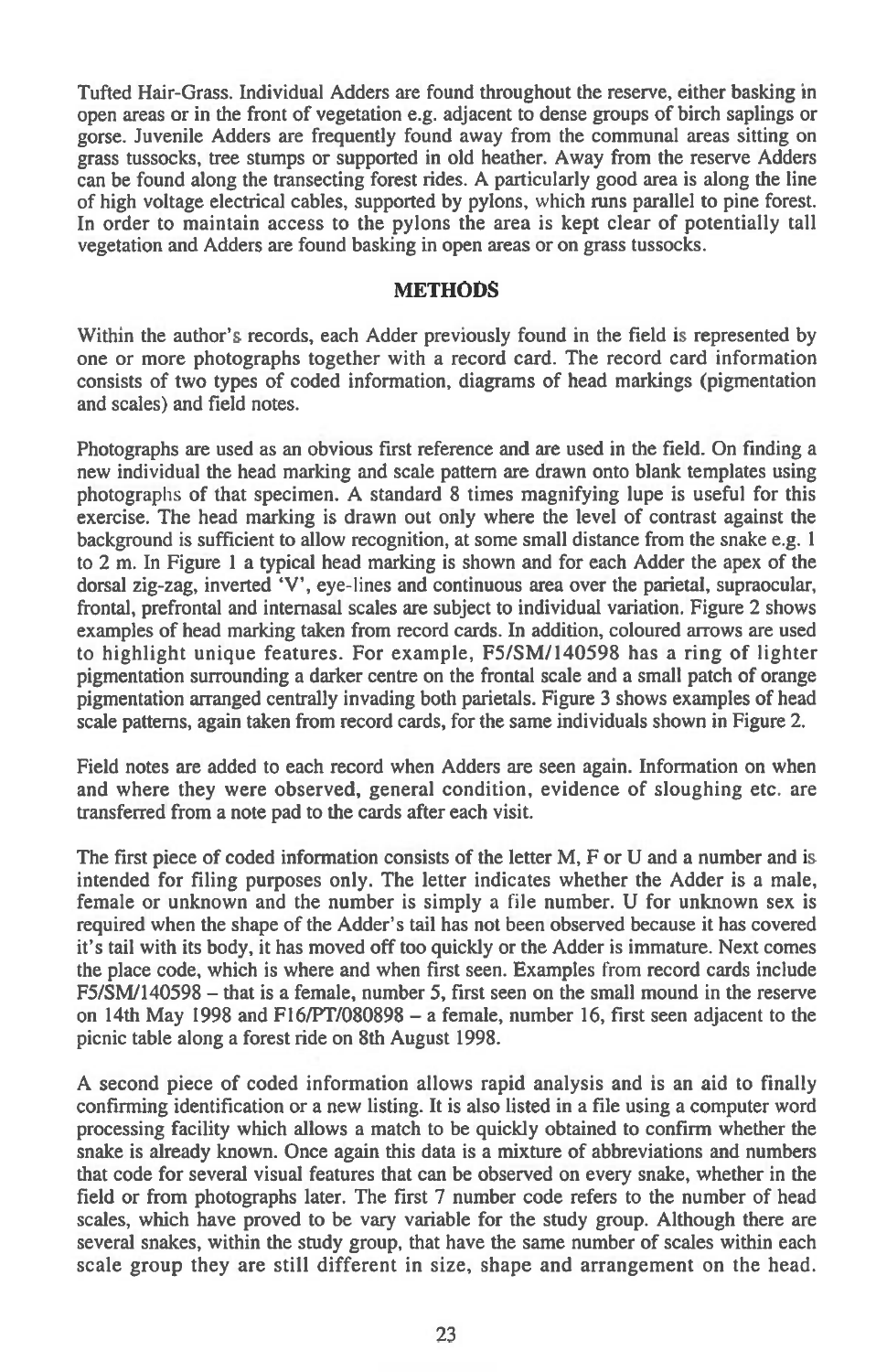In Figure 4 (a typical example) the 7 scale groups are shown. In the unusual circumstance where scales number more than 9, the number is underlined. In the case of the typical example, the 7 number code would be 6231332. From Figure 3 the head scale codes would be for F5/SM/140598-4231442 and for F15/0A/080898-62312332. Once again, it is certainly far easier and more accurate to collate this data from a photograph.

The following two letters refer to the main body colour of the Adders e.g.  $DB - dark$ brown, LG — light grey etc. and the next variable number of letters refer to the type of dorsal body marking (see Figure 5). Although the scale number should remain constant throughout life, the body colour can change depending on rate of maturity and sloughing. The name for the dorsal body markings are idiosyncratic and suggested by their shape and form. It may be that a particular Adder has an apex zig-zag that then turns into a mirror wave, which brakes up into ovals and then becomes diamonds on the tail, then the code would be ZZMWOD. The order is not relevant as the zig-zag can often break up into 'Ms' and 'Ws' in several places, being indispersed with oval markings a number of times. A large majority of the Adders have a distinct body stripe, where the characteristic zig-zag or parallel wave pattern has been lost. The body stripe may be solid — SS or have a lighter middle band — LS. Dorsal body marking may also be subject to change, as suggested above and for the same reasons. In which case, both pieces of information will be updated as the study continues.

To summarize the above, the Adder in Plate 1 is filed as F5/SM/140598 and F5/231442/LG/ZZOD and Plate 2 is filed as F8/SM/270798 and F8/6231222/LB/LSD.

The records and a camera are taken to the study site on every visit. Visits take place in the morning whilst Adders are warming up, although they can be extended into the early afternoon if cloudy. On carefully approaching a basking Adder a sequence of features are observed in order to try to identify the snake. The colour, shade and type of dorsal body marking are carefully observed. At this stage positive identification can be achieved for particular specimens, either because of certain obvious unique features or because they have been observed before at that place. For example, a small number of specimens in the reserve are particularly pale, one specimen has several bands of different colours running over the body and a regularly observed grey specimen has dorsal markings that are practically all ovals. On approaching closer head markings and scales can be observed and compared with photographic or diagrammatic records. If the Adder has not been identified at this stage, photographs are taken, if possible including full body and head only. Care must obviously be taken not to get too close, such that the snake moves off or possibly become aggressive. If the snake has moved off prematurely, time is allowed for it to return to it's basking spot, when the above procedure can be attempted again.

Using photographs the head scales can be more easily examined and comparisons made with Adders already on file. If the snake is not known a new file card is prepared.

## **CONCLUSION**

Working within a known area where a population of Adders use the same basking spots day after day, certain individual snakes can be identified at some distance, using the unique body colour or dorsal markings. On approaching closer the head marking and scales are the next features that are most significant, again they can be compared with hand-held photographic or diagrammatic records. If the observer can get as close as possible, without making the snake aggressive, photographs can be taken and viewed later. In particular, the shape, arrangement and number of head scales can finally confirm the identity of an individual Adder or produce a new record.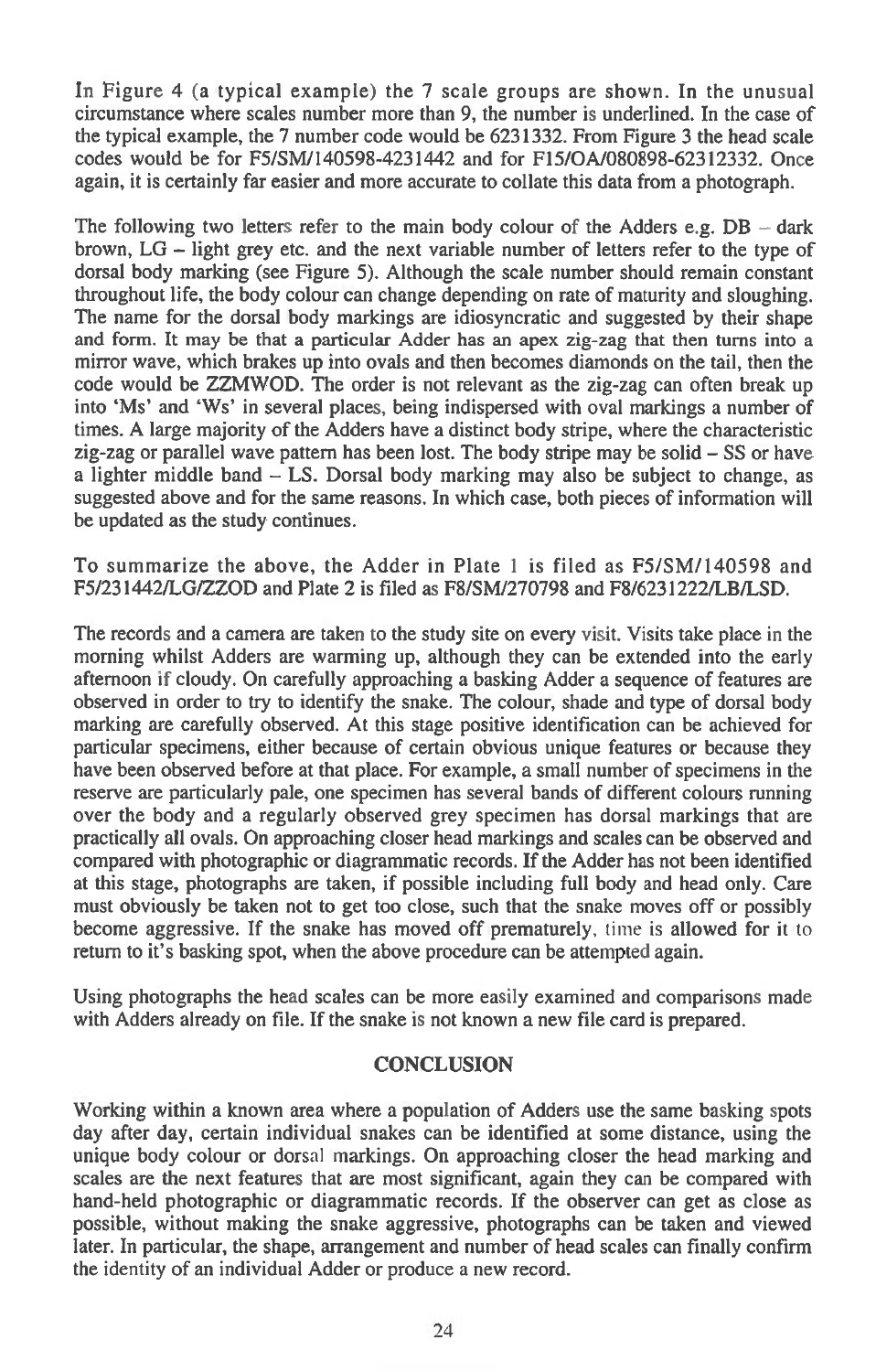

**Figure 1:** Dorsal view of Adder head *Vipera berus* illustrating a typical head marking



F1/SM/140598





F2/NSM/140598





F8/NSW270798 F9/SM/270798







**Figure 2:** Examples of head markings for Adders with the study group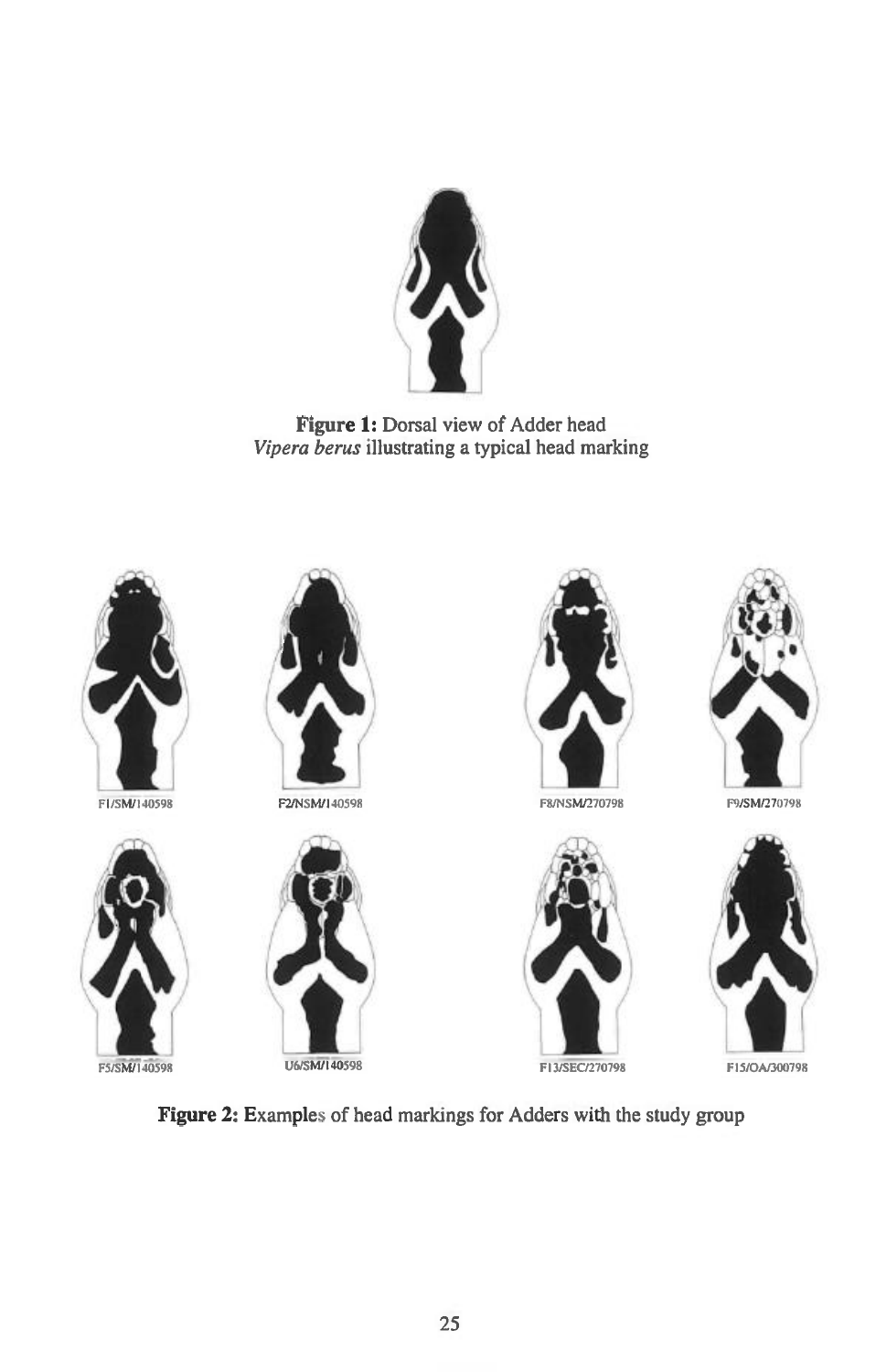

**Figure 3: Examples of head scales for Adders within the study group** 



**Figure 4: Dorsal view of Adder head Vipera berus illustrating scale groups**